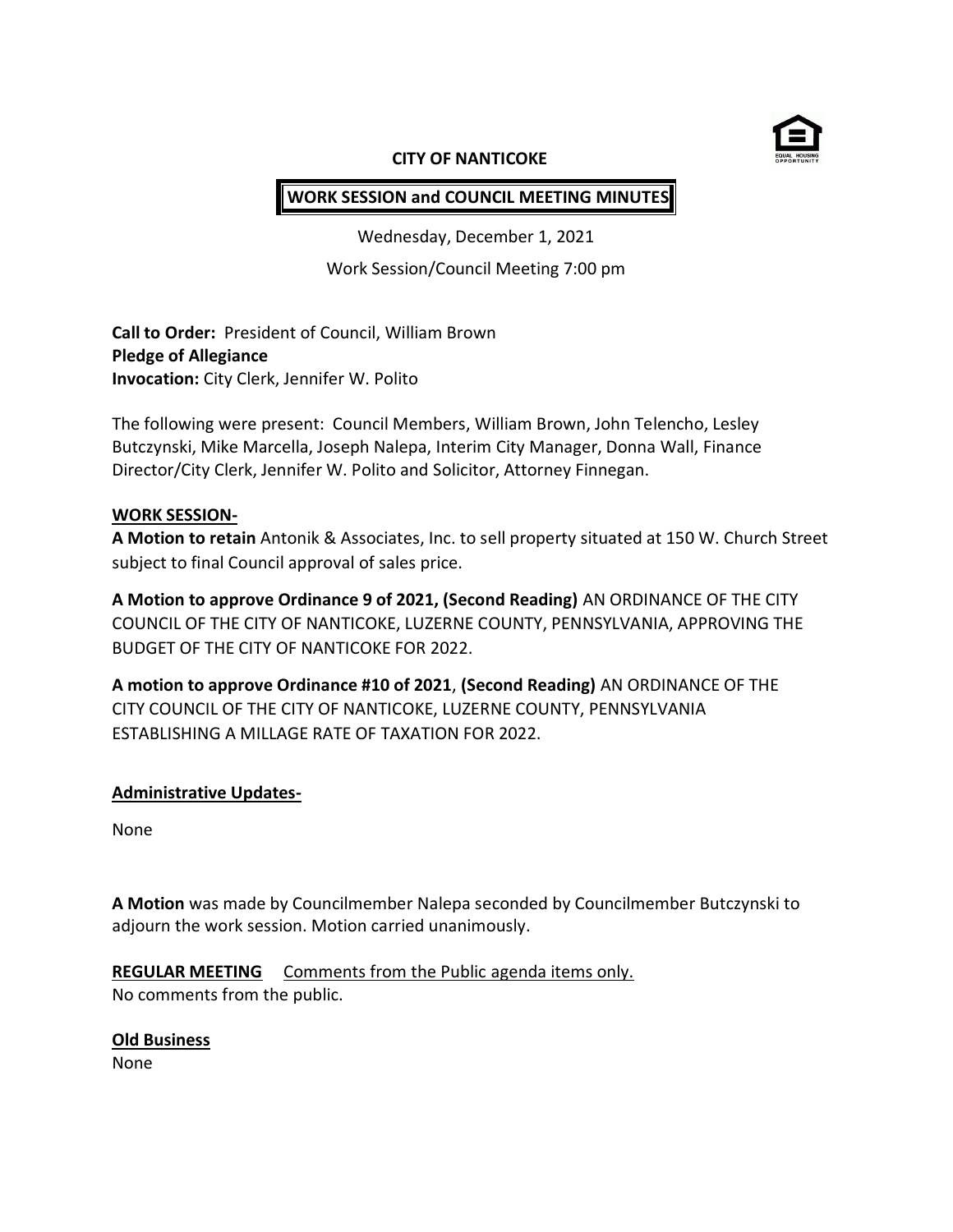#### **New Business**

**A Motion** to approve the November 17, 2021 minutes was made by Councilmember Telencho seconded by Councilmember Butczynski. Motion carried unanimously.

**A Motion** to approve the payment of the bills in the amount of \$194,695.18, (Payroll(s) \$154,619.27 and Payables \$40,075.91) was made by Councilmember Marcella seconded by Councilmember Butczynski. Motion carried unanimously.

**A Motion to retain** Antonik & Associates, Inc. to sell property situated at 150 W. Church Street subject to final Council approval of sales price was made by Councilmember Telencho seconded by Councilmember Nalepa. Motion carried unanimously.

**A motion to approve Ordinance #9 of 2021, (Second Reading)** AN ORDINANCE OF THE CITY COUNCIL OF THE CITY OF NANTICOKE, LUZERNE COUNTY, PENNSYLVANIA, APPROVING THE BUDGET OF THE CITY OF NANTICOKE FOR 2022 was made by Councilmember Marcella seconded by Councilmember Butczynski. Motion carried unanimously.

**A motion to approve Ordinance #10 of 2021**, **(Second Reading)** AN ORDINANCE OF THE CITY COUNCIL OF THE CITY OF NANTICOKE, LUZERNE COUNTY, PENNSYLVANIA ESTABLISHING A MILLAGE RATE OF TAXATION FOR 2022 was made by Councilmember Telencho seconded by Councilmember Nalepa. Motion carried unanimously.

# **COMMENTS FROM THE PUBLIC –**

**Ms. Martha Kahn** informed Council that she is the President of the Trap, Neuter & Return Program that is a Non-Profit Organization that helps municipalities with spaying/neutering and vaccinating Feral Cats. She explained the process that they use to control the Feral Cat population and the spread of diseases, and the cost to the city after applying for a grant that her organization will give the city. The Councilmembers asked Ms. Kahn a few questions and President Brown thanked her for her presentation and stated they will consider this program in the future.

**Mr. Hank Marks** discussed the 2021 Election results for the City of Nanticoke and hopes to see improvement within the City.

# **Correspondence-**

None